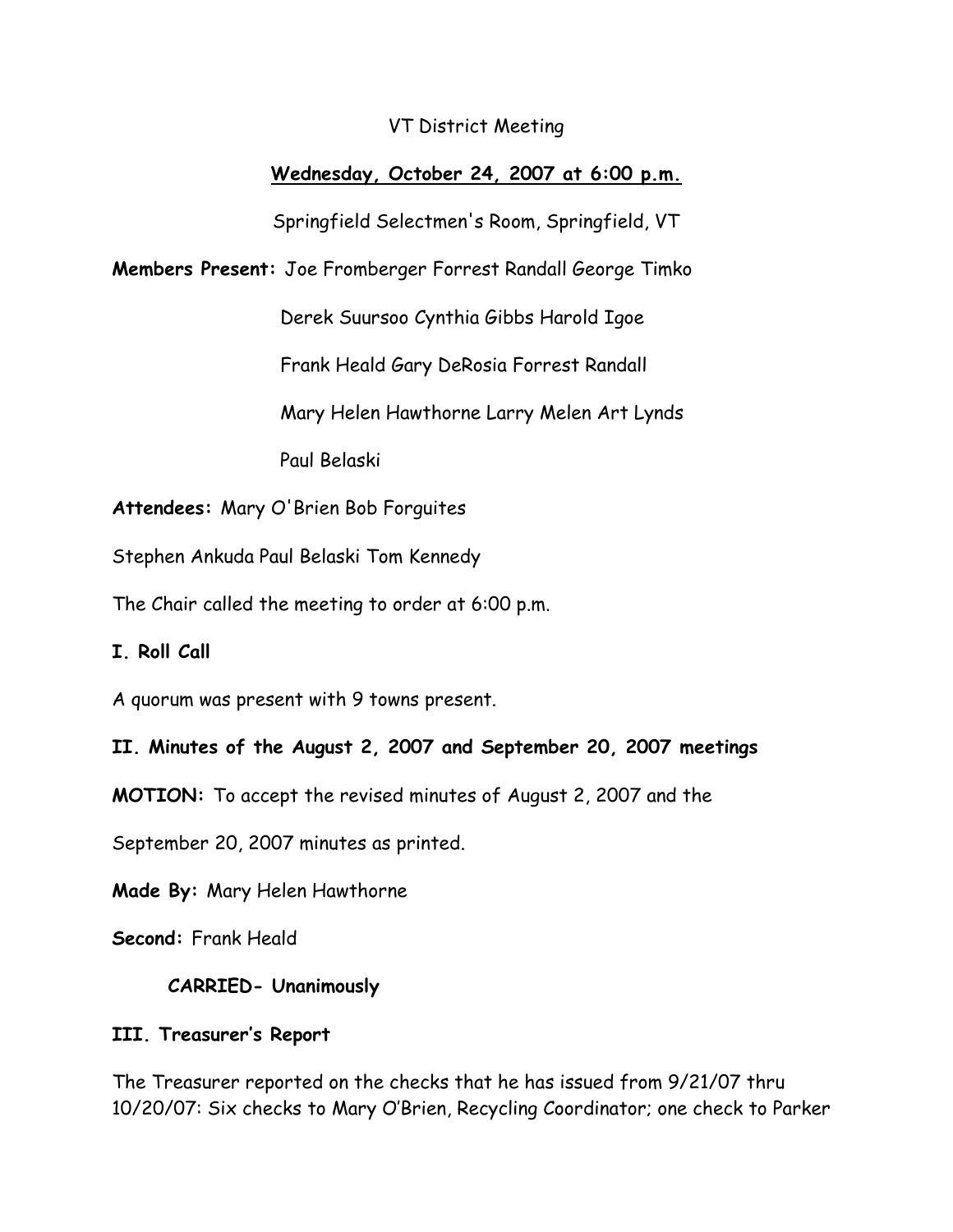& Ankuda Law Offices; one check to Able Waste Management, Inc. for rubbish removal at the HHW pick-ups; one check to Dawn Lawrence for meeting warnings, meeting attendance, and minutes; and one check to National Recycling for dues. Bob Forguites requested ratification of these check totaling \$6,172.89.

**MOTION:** To ratify the expenditures as outlined by the Treasurer.

**Made By:** Larry Melen

**Second:** Derek Suursoo

### **CARRIED**

# **IV. Action on the Executive Committee recommendation to adopt the proposed Waste Management Ordinance**

### **Public Informational Meeting**

Public comments and questions were received. Discussion of the licensing process, and who needs to be licensed.

The District has a contract for haulage of solid waste from participating towns only. This does not include towns not listed. Tom Kennedy clarified that in our contract with the District, the price we are going to pay per ton is for district towns only. The haulers are not supposed to co-mingle district and non-district tonnage. Haulers are responsible for working out the details with the transfer stations.

Discussion of **Article IV. Enforcement and Remedies** on page 18. It was explained that the current civil process will be followed if a hauler is found in violation and fined a penalty. The District's Enforcement Officer will issue the violation and the magistrate will determine if it is justifiable.

Discussion of licensing and who will regulate them and what does the surcharge go toward. Recyclers will be licensed as haulers. If you're not charging a fee to pick up solid waste, then you're not considered a commercial hauler and you don't need a license.

The surcharge will go toward the cost of the HHW collections and costs associated with managing the District. The surcharge (tipping fee) is one small part of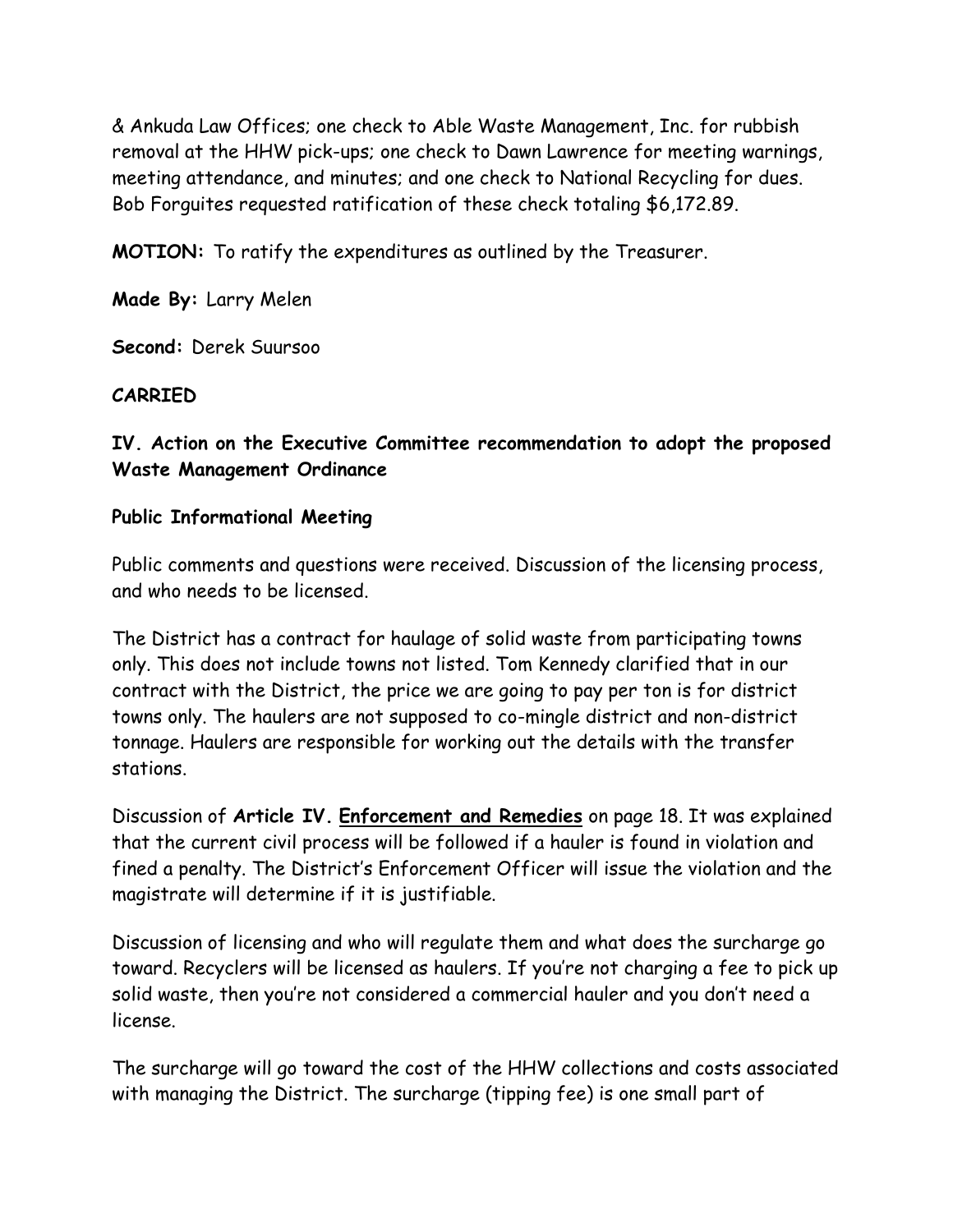revenues received to manage the District. The surcharge is now paying for the operation of the District instead of the NH/VT Solid Waste Project.

The Public Information Meeting closed at 7:10 p.m.

**MOTION:** To adopt the Southern Windsor/Windham Counties Solid Waste Management District Waste Management Ordinance

**Made By:** Frank Heald

**Second:** Forrest Randall

**CARRIED- Art Lynds opposed; Paul Belaski abstained**

**V. Action on the Executive Committee recommendation of July 26, 2007: On a motion made by Frank Heald, seconded by Gary DeRosia, the Committee voted to recommend that the Board of Supervisors authorize a District surcharge of \$5.00 per ton for MSW, C&D, and bulky wastes generated in the District to pay for expenses of the District.**

Discussion of construction demolition waste, the surcharge fee, how fees are assessed, and where commercial haulers can haul the solid waste ensued.

**MOTION:** To authorize a District surcharge of \$5.00 per ton for MSW, C&D, and

bulky wastes generated in the District to pay for expenses of the District.

**Made By:** Frank Heald

**Second:** Gary DeRosia

### **CARRIED**

The Solid Waste Ordinance will be become effective January 1, 2008.

**VI. Under the provisions of the Ordinance, all haulers doing business in the District will be required to obtain a License from the District. The Executive Committee recommends that the Board of Supervisors establish a \$10.00 fee as part of the licensing application process.**

**MOTION:** To establish a \$10.00 fee as part of the licensing application process.